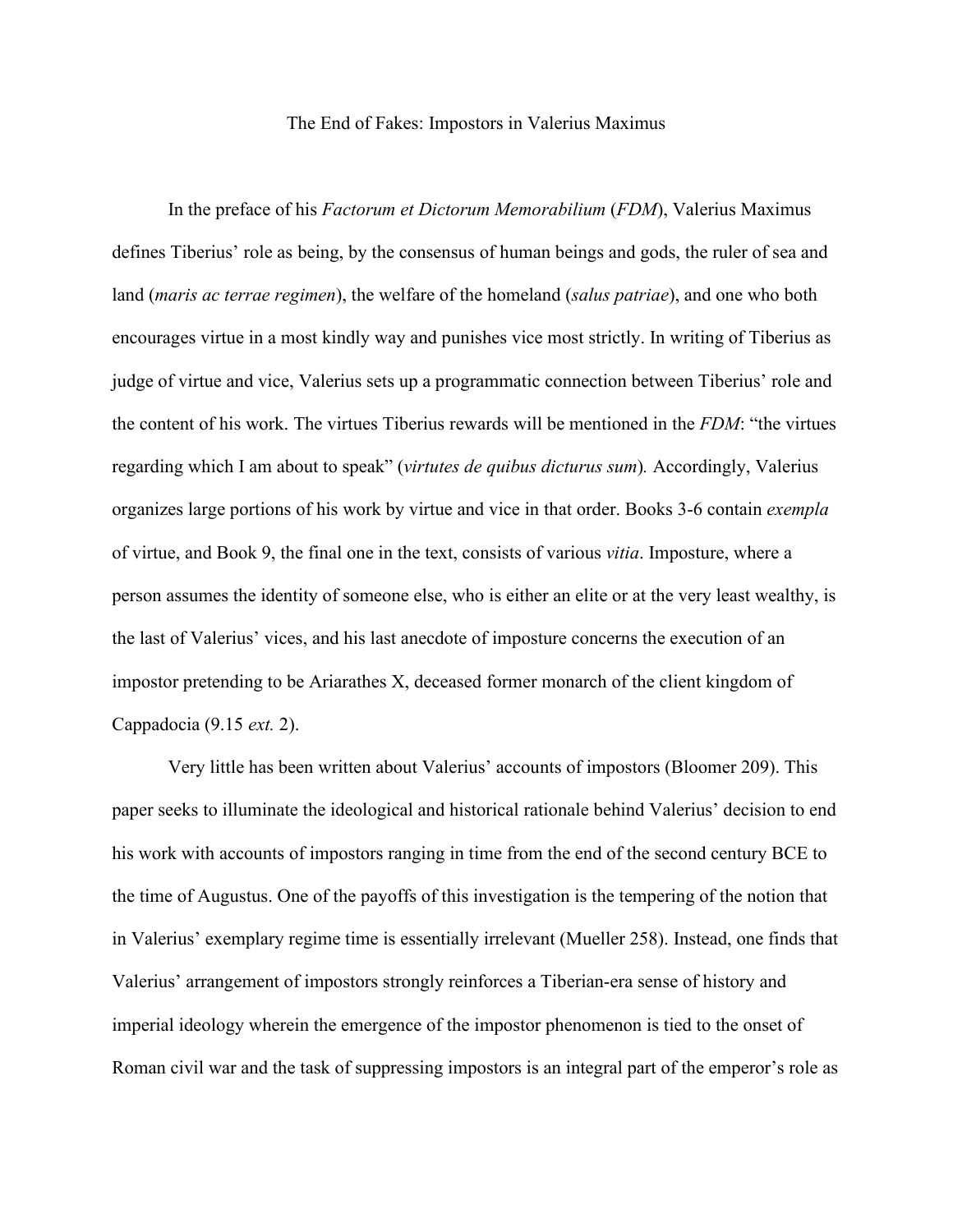a judge of vices. The paper will thus also argue that Valerius portrays the suppression of impostors, a characteristic of civil disorder, as a vital function of the Principate, much as Augustus makes the suppression of pirates a feature of Augustan rule in the *Res Gestae* (25).

Valerius' interest in impostors may also reflect concerns of Tiberius and his court regarding perceptions of familial integrity and legitimacy in the *domus Augusta* and lingering tension over the absence of a blood tie between Augustus and Tiberius. Numerous sources point to Roman unease regarding the choice of Tiberius as heir, despite evidence of Augustus' confidence in Tiberius' abilities. The third of Valerius' impostors, claiming to be a child of Augustus' sister Octavia Minor, seeks, in Valerius' words, to rob the imperial house of the memory of the true blood (*veri sanguinis memoria spoliarentur*), a striking passage from an author who is often viewed as a sycophant of Tiberius, and one that reminds us of continuing problems with imperial impostors during the reign of Tiberius (9.15.2).

If the murder of Agrippa Postumus, son of Agrippa and Julia, stoked anxieties about the possibility of an end to the bloodline of Augustus, the False Agrippa served as a reminder of the challenge that blood descendants of the first emperor posed to a reigning emperor who lacked that attribute. Valerius' story of the False Marcellus, son of Octavia, is sufficiently similar to Tacitus' account of the False Drusus, who pretended to be the son of Germanicus and Agrippina in 32 CE, places the composition date of the end of Book 9 of the *FDM* to the aftermath of the imposture. Indeed, it may be the case that in the aftermath of Sejanus, who was suspected of fathering Livilla's twins, and the arguably related appearance of the False Drusus (Tuplin 784), imposture and other threats to the blood of Augustus were timely themes demanding an ideologically reassuring treatment such as Valerius provides. For Valerius, the numen divi Augusti, which continues to rule the lands (*etiam nunc terras regentis*), in other words at the